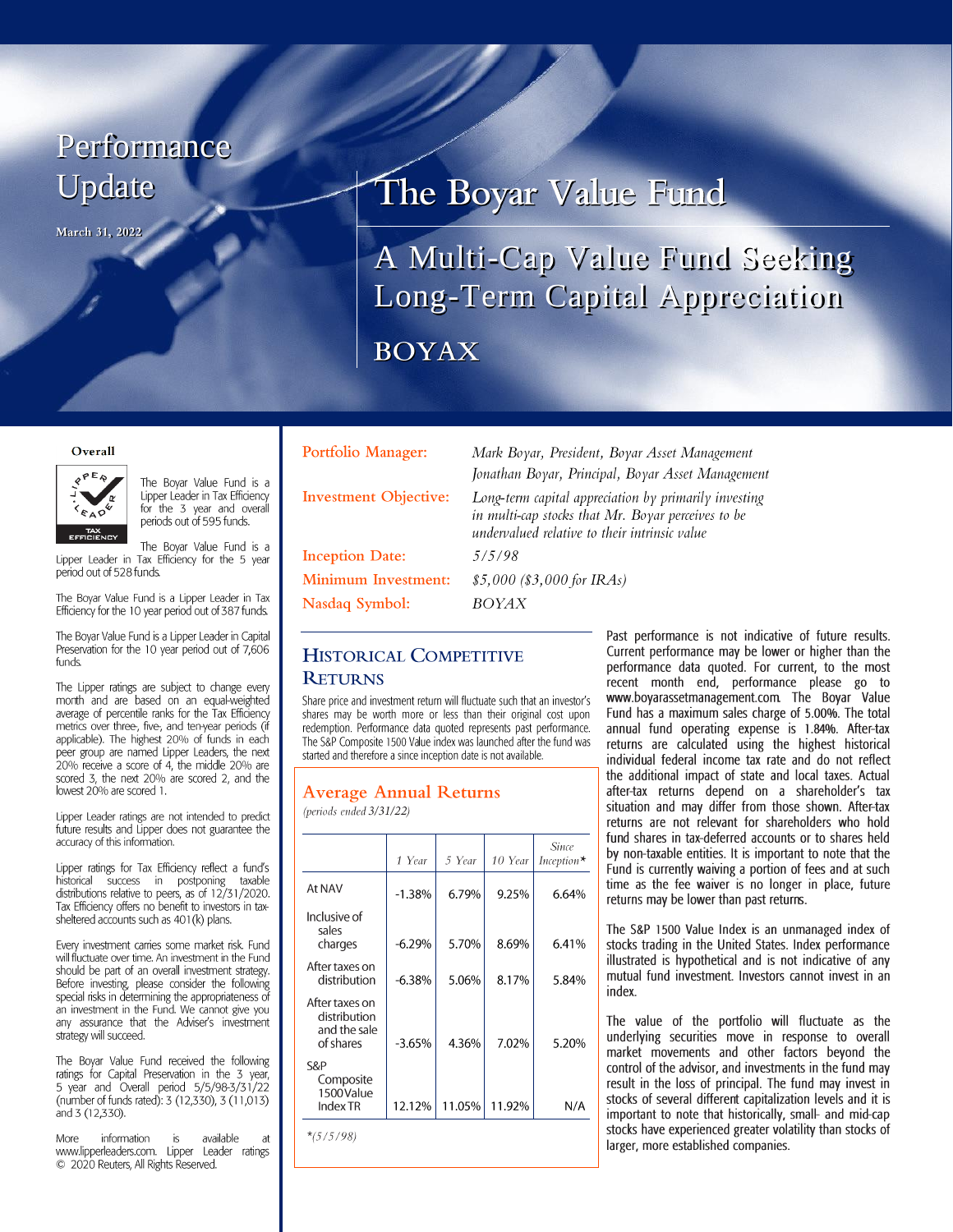

### **Mark Boyar**

**Mark began his career as a securities analyst in 1968. In 1975, he founded Asset Analysis Focus, a subscription-based, institutional research service focused on value investing. He quickly began managing money for high net worth clients and later formed Boyar Asset Management, a registered investment advisor, in 1983. He began managing the Boyar Value Fund in 1998. His opinions are often sought by such media outlets as** *Barron's***,** *Business Week***, CNBC,** *Forbes***,**  *Financial World***, the** *New York Times* **and the** *Wall Street Journal***.**

## **Top Ten Equity Holdings** (As of 3/31/22)

| Holdings |                                          |        |  |  |
|----------|------------------------------------------|--------|--|--|
| 1.       | Microsoft Corporation                    | 10.10% |  |  |
| 2.       | Ameriprise Financial, Inc.               | 8.59%  |  |  |
| 3.       | Home Depot, Inc. (The)                   | 6.43%  |  |  |
| 4.       | JPMorgan Chase & Company                 | 4.93%  |  |  |
| 5.       | Walt Disney Company (The)                | 4.39%  |  |  |
| 6.       | Bank of America Corporation              | 4.05%  |  |  |
| 7.       | United Parcel Service, Inc.              | 3.61%  |  |  |
| 8.       | Madison Square Garden Sports Corporation | 2.98%  |  |  |
| 9.       | Comcast Corp.                            | 2.88%  |  |  |
| 10.      | Pfizer, Inc.                             | 2.79%  |  |  |
| Total    |                                          | 50.75% |  |  |

The above illustrates the Fund's ten largest equity holdings, as a percentage of total assets, as of 3/31/22 and are subject to change.



## **Industry Weightings** (As of 3/31/22)

## **A Look Back**

**The first quarter of 2022 started out poorly for equity investors, with the S&P 500 declining by 11% during the first 16 trading days of the year and recording 35 down days for the quarter—according to**  *Bloomberg***, the most first-quarter daily declines since 1984. February was a particularly disastrous month, with the S&P 500 declining by 2.99% and the Nasdaq 100 declining by 4.5% to finish down 12.6% through the end of February. Toward mid-March, however, sentiment shifted and the equity markets (as measured by the S&P 500) staged an energetic rally, advancing ~8.5% in ~13 trading sessions. Even so, for the first quarter of 2022, the S&P 500 still declined by 4.6% (its first quarterly decline in 2 years) and both the Nasdaq and the Russell 2000 entered bear market territory (typically defined as a fall of 20% or more from recent highs). From a historical perspective, such developments are not surprising, with midterm election years having historically produced large intrayear pullbacks (17% on average, according to LPL). It is also worth noting that midterm election years tend to produce strong year-end rallies (although this year has been anything but typical).**

**The decline in the major averages does not tell the whole story, however, because the typical stock has done significantly worse than they have. While not a complete apples-to-apples comparison, as of April 6 the "average stock" in the S&P 500 had declined by almost 17% from its 52-week highs, a figure that for the Russell 3000 exceeds 32%.**

**Some of the best-performing technology stocks over the past decade had a horrible first quarter. According Gunjan Banerji, writing in the** *Wall Street Journal***, Meta platforms (formerly Facebook) lost ~\$232 billion in market value in a single trading session, Netflix lost 38% of its value during the quarter, and Salesforce had its worst quarterly performance since 2011. Such dismal performance stands in stark contrast to the strength exhibited by energy shares, which enjoyed their best quarterly performance in history by advancing 38%, with companies Occidental Petroleum and Halliburton increasing by 95% and 65%, respectively. While the energy sector's advance from the beginning of 2021 through 1Q 2022 has been impressive (advancing over 114% with dividends reinvested), it is worth remembering that energy shares fell ~33.6% in 2020 (with dividends reinvested). Historically energy shares have not been a good place for equity investors: from January 1990 through 1Q 2022, the energy sector gained ~1,527% (with dividends reinvested), compared with 2,403% for the S&P 500 (with dividends reinvested). For this reason (and to avoid wild price swings), we typically avoid shares in energyrelated companies.**

**Nine of eleven S&P 500 sectors were in the red, with Utilities the only other sector to advance (increasing by 4.8%). Communication Services was the worst performer, losing 11.9%, followed by Consumer Discretionary, which lost 9.0%, and Technology shares,** 

Investors should consider the investment objectives and policies, risk considerations, charges and expenses of this fund carefully before investing. The prospectus contains this and other information relevant to an investment in the fund. Please read the accompanying prospectus carefully before you invest or send money. If a free prospectus did not accompany this literature, please contact your securities representative or the Boyar Value Fund, 32 West 39th Street, 9th Floor, New York, NY 10018, 212-995-8300.

NOT FDIC-INSURED · NOT BANK-GUARANTEED · MAY LOSE VALUE

**The Boyar Value fund is distributed by Northern Lights Distributors, LLC member FINRA/SIPC. Northern Lights Distributors and Boyar Asset Management, Inc. are not affiliated.**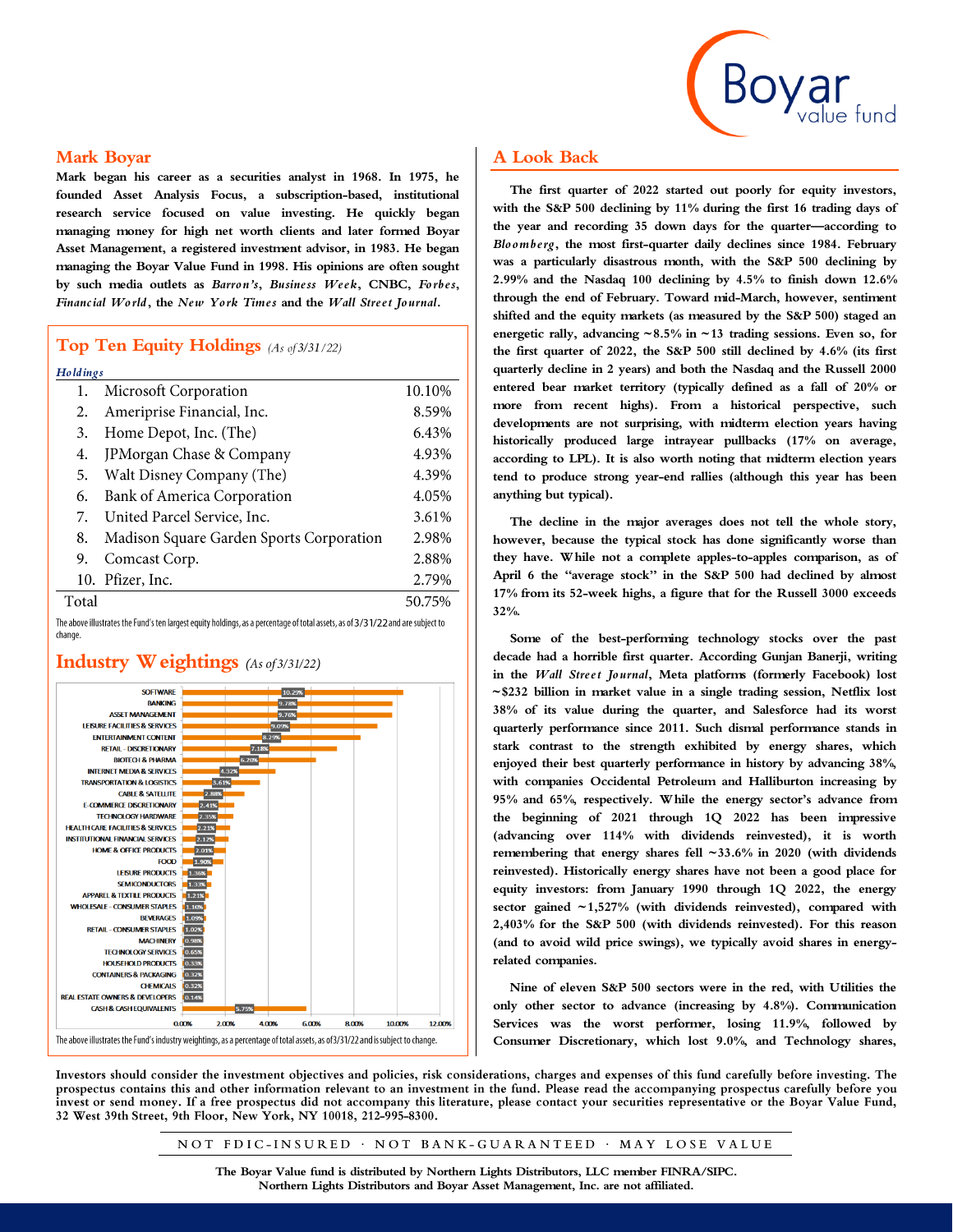

**which declined by 8.4% yet at 24.4x (fwd.) earnings are still selling significantly above their 20-year forward P/E ratio of 18.3x.**

**The pain was felt across almost every asset class as well as globally. "Safe" Treasuries declined by 5.6%, investment-grade bonds fell by 7.8%, and municipal bonds posted their worst quarter in ~40 years, with a 6.4% loss (erasing \$108 billion in market value from**  *Bloomberg***'s municipal bond index for the first quarter of 2022). Indeed, more than \$3 trillion in value was erased from fixed income and stocks during the first quarter, according to data from** *Bloomberg***. The pain was worse for Chinese investors, whose CSI 300 index (comprising the largest companies listed in Shanghai and Shenzhen) lost 15% during the first quarter of the year, the worst quarterly decline since 2015. The Nasdaq Golden Dragon China Index, consisting of U.S.-listed Chinese stocks, declined by 21% for the quarter.**

**The only major asset class that performed well was commodities, with the** *Bloomberg* **Commodity Index advancing 25% for its best quarter since 1990. The increasing price of oil grabbed the bulk of the headlines as U.S. oil futures surpassed \$130 a barrel in early March (though they have since declined to around \$100 per barrel). This is a far cry from ~2 years ago, when on April 20, 2020, WTI crude settled at a** *negative* **\$37.63 per barrel! Notably, wheat prices advanced 31%, recording their best quarter since 2010, and nickel became so volatile that the London Metal Exchange had to close trading in the metal for over a week to restore order.**

**So what caused all this pain across nearly every major asset class? We think John Authers, writing for** *Bloomberg***, said it best: "Two huge shocks dominate the landscape—the sharp hawkish turn by the Federal Reserve and other central banks, and Russia's invasion of Ukraine. These events between them naturally increased the risk of a recession or economic slowdown. They also dented hopes for earnings growth. Higher interest rates, international disruptions, and spiking commodity prices all make it harder for companies to make money."**

## **Rising Interest Rates and Stock Market Performance**

**The questions on many investors' minds are how quickly the Federal Reserve will raise interest rates and how a rising rate** 

| What Happens After the First Fed Rate Hike?<br>S&P 500 Index Future Returns |        |      |                      |      |                       |       |  |
|-----------------------------------------------------------------------------|--------|------|----------------------|------|-----------------------|-------|--|
| Date of First Hike<br><b>Next 3 Months</b>                                  |        |      | <b>Next 6 Months</b> |      | <b>Next 12 Months</b> |       |  |
| 8/8/83                                                                      | 2.0%   |      | $-0.7%$              |      | 2.1%                  |       |  |
| 4/1/87                                                                      | 19.1   |      | 20.9                 |      | 1.5                   |       |  |
| 5/11/88                                                                     | 3.4    |      | 8.6                  |      | 20.7                  |       |  |
| 2/4/94                                                                      | $-5.9$ |      | $-2.5$               |      | 2.4                   |       |  |
| 3/25/97                                                                     | 13.6   |      | 20.6                 |      | 39.6                  |       |  |
| 6/30/99                                                                     | $-7.6$ |      | 6.6                  |      | 6.0                   |       |  |
| 6/30/04                                                                     | $-2.3$ |      | 6.4                  |      | 5.2                   |       |  |
| 12/16/15                                                                    | $-1.1$ |      | 0.1                  |      | 9.1                   |       |  |
| Average                                                                     | 2.7    |      | 7.5                  |      | 10.8                  |       |  |
| <b>Median</b>                                                               | 0.5    |      | 6.5                  |      | 5.6                   |       |  |
| % Positive                                                                  |        | 50.0 |                      | 75.0 |                       | 100.0 |  |
| Source: LPL Research, Bloomberg<br><b>Bloomberg</b>                         |        |      |                      |      |                       |       |  |

**environment will affect the economy. As always, past performance is no guarantee of future success, but it can be enlightening to examine what happened during past periods when the Federal Reserve was raising rates. According to LPL Financial, stocks have historically experienced greater periods of volatility in a rising interest rate environment but have performed well even so. During each of the past eight hiking cycles, the S&P 500 was higher a year after the initial increase and advanced an average of 10.8% (5.6% median).**

**Much of the talk surrounding rising interest rates has described them as negatively affecting technology shares, whose future growth becomes less valuable in the face of rising rates. But history does not support such a view. According to Strategas Securities, Technology has been among the best-performing sectors over the past three decades during periods of Fed rate-hike cycles.**



### **Fixed-Income Does Not Mean Risk-Free**

**Legendary investor Leon Cooperman (and previous** *[The World](https://www.boyarvaluegroup.com/podcasts/legendary-investor-leon-cooperman-on-asset-allocations-interest-rates-berkshire-hathaway-and-where-he-is-currently-finding-value-in-the-stock-market/)  [According to Boyar](https://www.boyarvaluegroup.com/podcasts/legendary-investor-leon-cooperman-on-asset-allocations-interest-rates-berkshire-hathaway-and-where-he-is-currently-finding-value-in-the-stock-market/)* **podcast guest) has called investing in fixed income**  "return-free risk." In 2021 and for the first quarter of 2022, fixed**income investors finally began to realize the truth of his words as that asset class began to experience real pain. If interest rates continue to rise, fixed-income investors could be in store for far greater losses, as can be seen by certain investments' response (see following chart) to a 1% rise in interest rates.**

**With U.S. Treasuries down through the first quarter of 2022 after having already declined last year, says Michael McKenzie of**  *Bloomberg***, Treasury investors are on pace to see negative returns for 2 consecutive years—something unheard-of since records began in 1974.**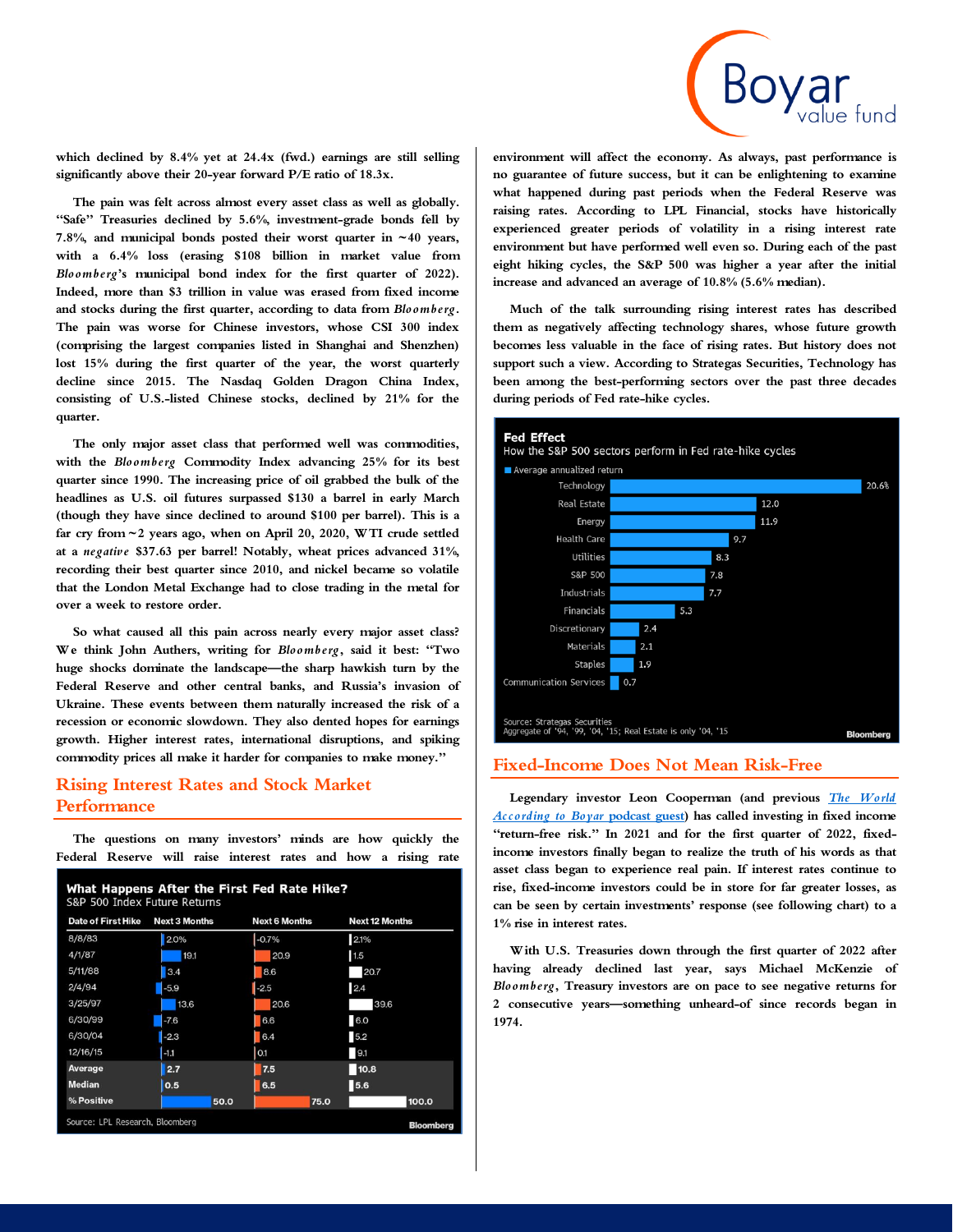



*Source: JP Morgan Guide to the Markets.*

#### **Market Valuation**





*Source: JP Morgan Guide to the Markets.*

**13.3x at its March 23, 2020, pandemic low. Since the March 23 bottom, the S&P 500 has gained ~102%. By most traditional valuation measures, the S&P 500 is historically overvalued, yet value shares have not been this cheap relative to growth shares since the dotcom bubble (although they are not particularly cheap compared with their own long-term average). We continue to believe that value will outperform growth in the medium to long-term on a relative basis but also—and much more important produce a positive absolute return.**

**The S&P 500's negative return for this quarter has been driven by multiple compression (the multiple, such as the P/E ratio in the following graph, is the price investors are willing to pay to purchase shares in a company), with analysts predicting that over the next 12 months, earnings will grow by 4.1%, although the multiple they believe investors are willing to pay has declined by 9.1%.**



*Source: JP Morgan Guide to the Markets.*

**Interestingly, 2021's positive results were driven solely by earnings, which increased by 34.5%, although the P/E multiple dropped by 7.6% as the S&P 500 advanced almost 27%.**

#### **Performance**

**The Boyar Value Fund lost 8.49% for the 1st quarter versus a 0.22% decrease for the S&P 1500 Value.**

### **Beware of False Bargains**

**With many former pandemic darlings having decreased by 30%-70% from their highs, we thought it worthwhile to discuss ways of uncovering value amid the carnage (and, still more important, of avoiding value traps), so we penned an article for** *[Forbes](https://www.forbes.com/sites/jonathanboyar/?sh=c50a7144561e)* **in which we described what investors should be focusing on:**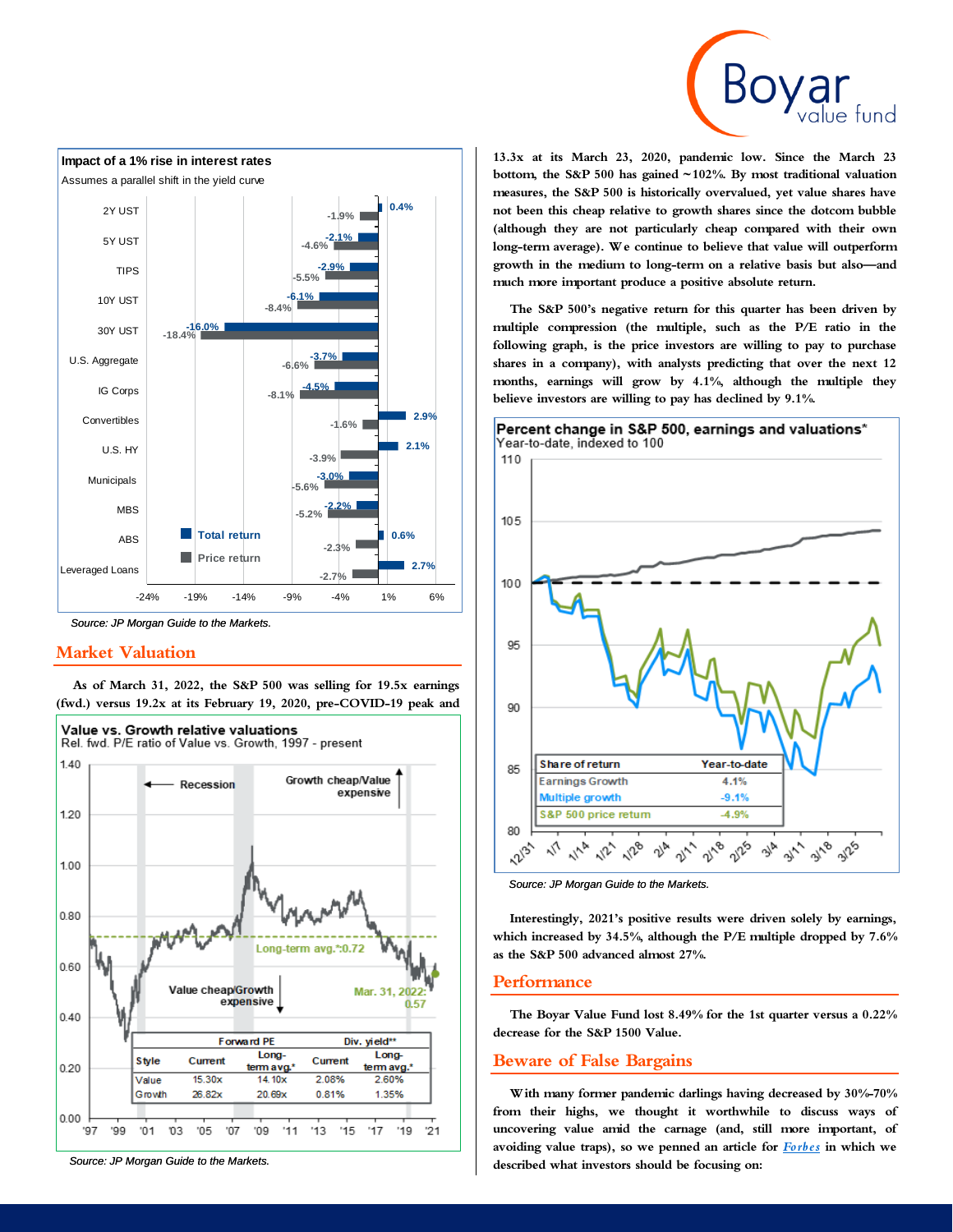*One of Warren Buffett's most famous quotes (echoing Benjamin Graham) is "Price is what you pay; value is what you get." For most people it's difficult to separate a company's stock's price from what it is worth. Investors often forget that a stock price simply repre sents the price that someone is currently willing to pay to purchase shares in a company—and many times, that price is not a reflection of a company's underlying value.*

*This concept is especially important now as there are many companies that have recently lost 30% to 70% of their value. This significant "price reduction" does not automatically spell a bargain, as companies whose share prices have collapsed could have just been grossly overvalued to begin with. What's more, they may still be overvalued. To be successful, investors should focus on what a company is worth and pay less attention to short-term share price movements.*

#### *Meme Stocks Introduced A New Generation Of Retail Investors To High Volatility*

*Last year, a new crop of retail investors was attracted to the market by the potential to make a lot of money on short -term share price movements. Many of them piled into Gamestop (GME) — and online brokerage firm Robinhood (HOOD), which played a key role in its meteoric rise and fall (those stocks are down ~50% and ~86% from their all-time highs, respectively). The [GameStop short squeeze](https://www.wsj.com/articles/gamestop-stock-short-squeeze-ugly-side-11611750250) appeared to turn a typical Wall Street narrative on its head. Retail brokerage account holders organized on social media and took on highly experienced and generally welldisciplined investors. Their level of success was unexpected.*

*"They took their little brokerage accounts and they organized on social media, and they weaponized them into an attempted corner and a very effective short squeeze to punish certain hedge funds,"* **The Wall Street Journal***'s Spencer Jakab observed on a recent [World According to](https://www.boyarvaluegroup.com/podcasts/4020/)  [Boyar](https://www.boyarvaluegroup.com/podcasts/4020/) podcast. "They blew multi-billion-dollar holes in those hedge funds."*

#### *A New Frontier For Speculative Excess*

*A subset of pandemic stocks flew high as lockdowns and reduced physical movement became a reality. Zoom (ZM) and Peloton (PTON) attracted attention for their potential to replace in-person meetings and trips to the gym, respectively. Robinhood soared on a new generation of*  retail investors, some of whom turned to day trading to relieve pandemic-induced boredom (and the absence of sports to wager on).

*In each case, the pandemic catalyzed a rise in these companies' fortunes. But at a certain point, investor zeal started to lo ok like it was outstripping common sense. At its peak, Robinhood had a market cap of nearly \$60 billion, roughly the size of some blue -chip companies like FedEx Corp. (FDX) and Marriott (MAR), despite paltry revenues and a business model that depended heavily on something called payment for order flow, which made it ripe for controversy. Although the prices for these former pandemic darlings have dropped dramatically, they almost certainly don't qualify as bargains. We believe their actual value is likely to be quite a lot less than their previous highs. And with investors still rushing for the exits, some of these stocks may still have room to fall further, especially if history is any guide: Many of the dot-com-era stocks lost 50% to 75% of their value and never again reached their former highs.*

*However, for discerning stock pickers who focus on valuation and catalysts, there could be real value amid the recent stock market carnage. Just because a stock soared to heights in the recent past doesn't mean it will ever reach them again. But having a sense of how the intrinsic value of a stock compares to its current price can tell you something about whether it's a bargain—and how much of a bargain it might be. In the long -run company fundamentals (strong cash flows, earnings growth, and sustainable competitive advantages) is what matters most for valuation, not price movements. Keeping this information in mind when making decisions to buy and sell is the key to successful investing.*

#### **The Wisdom of Taking a Long-Term View**

**We've said it before, and we'll say it again: individual investors stack the odds of investment success in their favor when they stay the course and take a long-term view. Yet data from Dalbar tell us that over the past 20 years, when the S&P 500 averaged a 7.5% annual advance, the average investor gained a mere 2.9%, barely beating the 2.1% inflation over the period. Why such a degree of underperformance? Partly because investors let their emotions get the better of them and chase the latest investment fad (or pile into equities at market peaks and sell out at market troughs)—and partly because they sell for nonfundamental reasons, such as a rise in a company's share price (or in an index).**

**But history tells us that taking a multiyear view instead would tilt the odds of success in investors' favor. According to data from JP Morgan, since 1950 annual S&P 500 returns have ranged from +47% to -39%. For any given 5-year period, however, that range narrows to +28% to -3%—and for any given 20-year period, it is +17% to +6%. In short, since 1950, there has never been a 20-year period when investors did not make at least 6% per year in the stock market. In addition, it is worth noting that from 1950 through 2021, investors in the S&P 500 have compounded their capital at 11.5%. Past performance is certainly no guarantee of future returns, but history does show that the longer a time frame you give yourself, the better your chances become of earning a satisfactory return.**